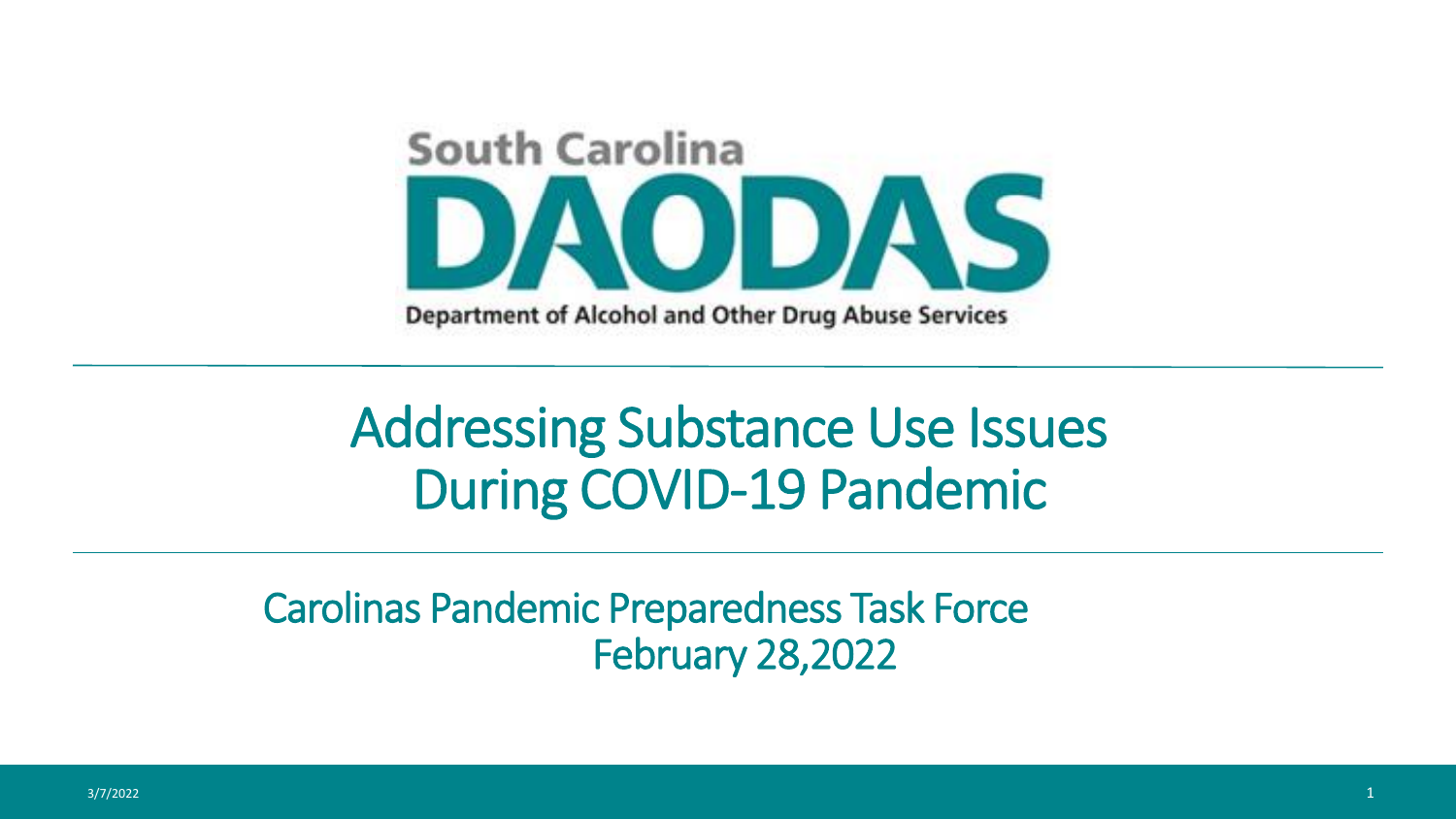#### **South Carolina** DAODAS South Carolina Department of Alcohol and Other Drug Abuse Services



Finally a realistic Barbie



**1,443 likes** chum1045 "I'm a Barbie girl..." It's called quarantine coffee. It's just like normal coffee but it has margarita in it and also no coffee.



 $\heartsuit$  $\bigtriangledown$  $\bigcap$ 

 $\mathsf{M}$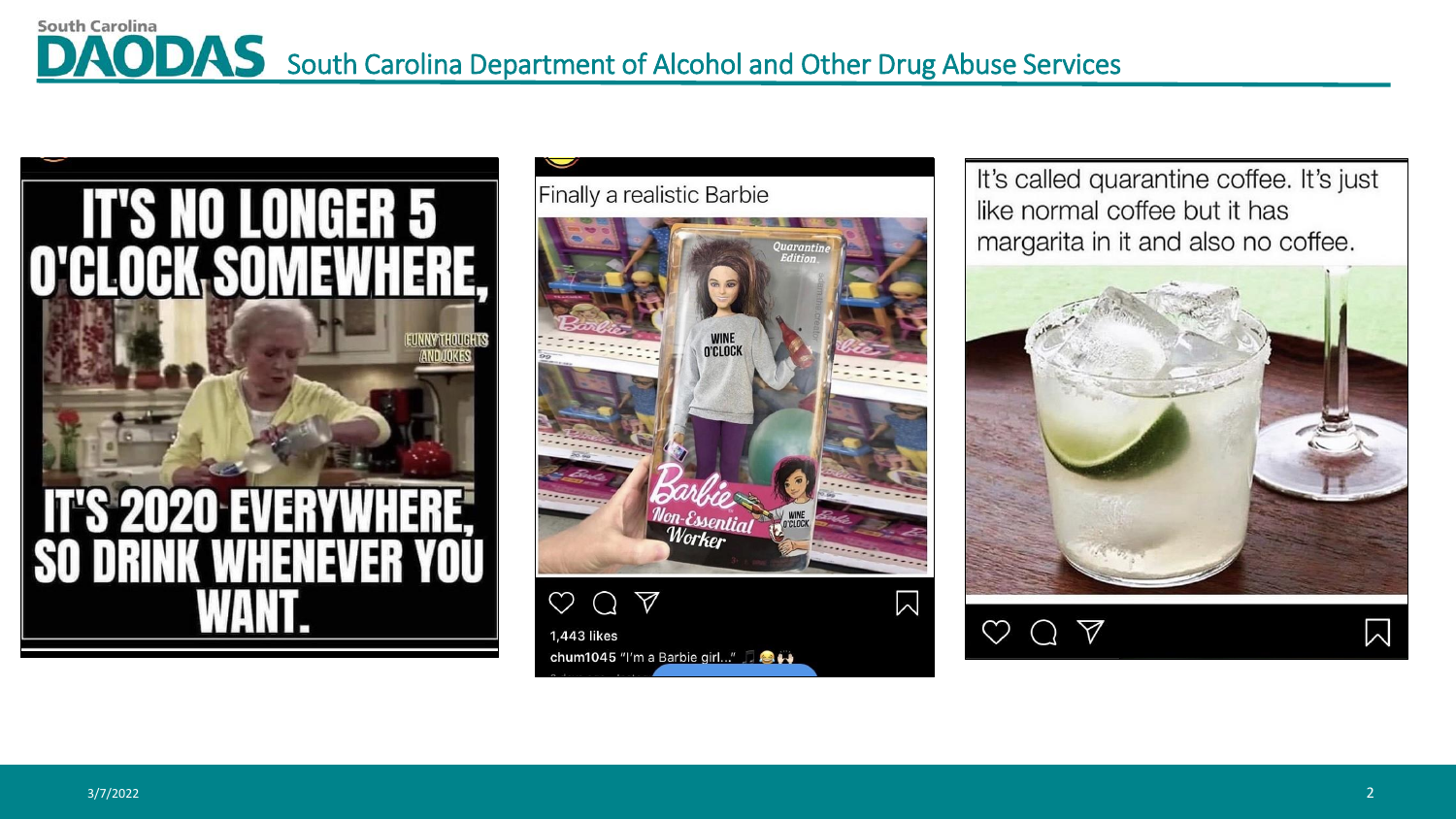## Impact of COVID-19: National Increases in Substance Use and Overdoses

- Alcohol sales in retail stores increased by 21%
- Alcohol sales online increased by 234%
- Cocaine use increased by 10%
- Heroin use increased by 13%
- Methamphetamine use increased by 20%
- Fentanyl use increased by 32%

It's called quarantine coffee. It's just like normal coffee but it has margarita in it and also no coffee.



**South Carolina**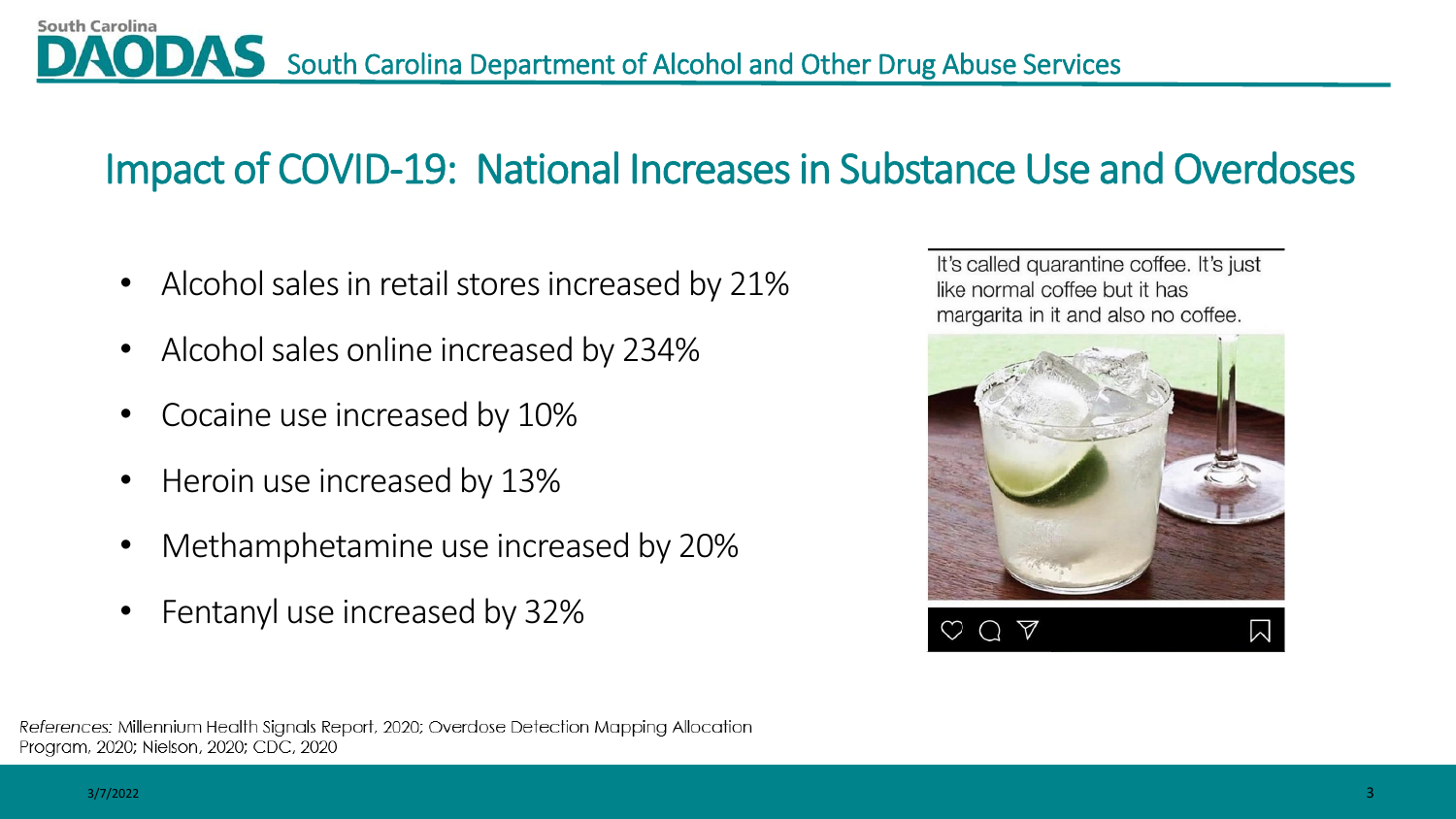**South Carolina** AODAS South Carolina Department of Alcohol and Other Drug Abuse Services

### Overdose Deaths in 2020

- •Drug overdose deaths in the U.S. topped 100,000 annually.
- **1,734** South Carolinians died of a drug overdose during the 12-month period ending December 2020.
- •This represents a **51.9% increase** from the same time period in 2019.
- •Synthetic opioids, including fentanyl, are largely responsible for this increase, with **1,012 (62.4% ) of the total predicted overdose deaths estimated to involve synthetic opioids.**

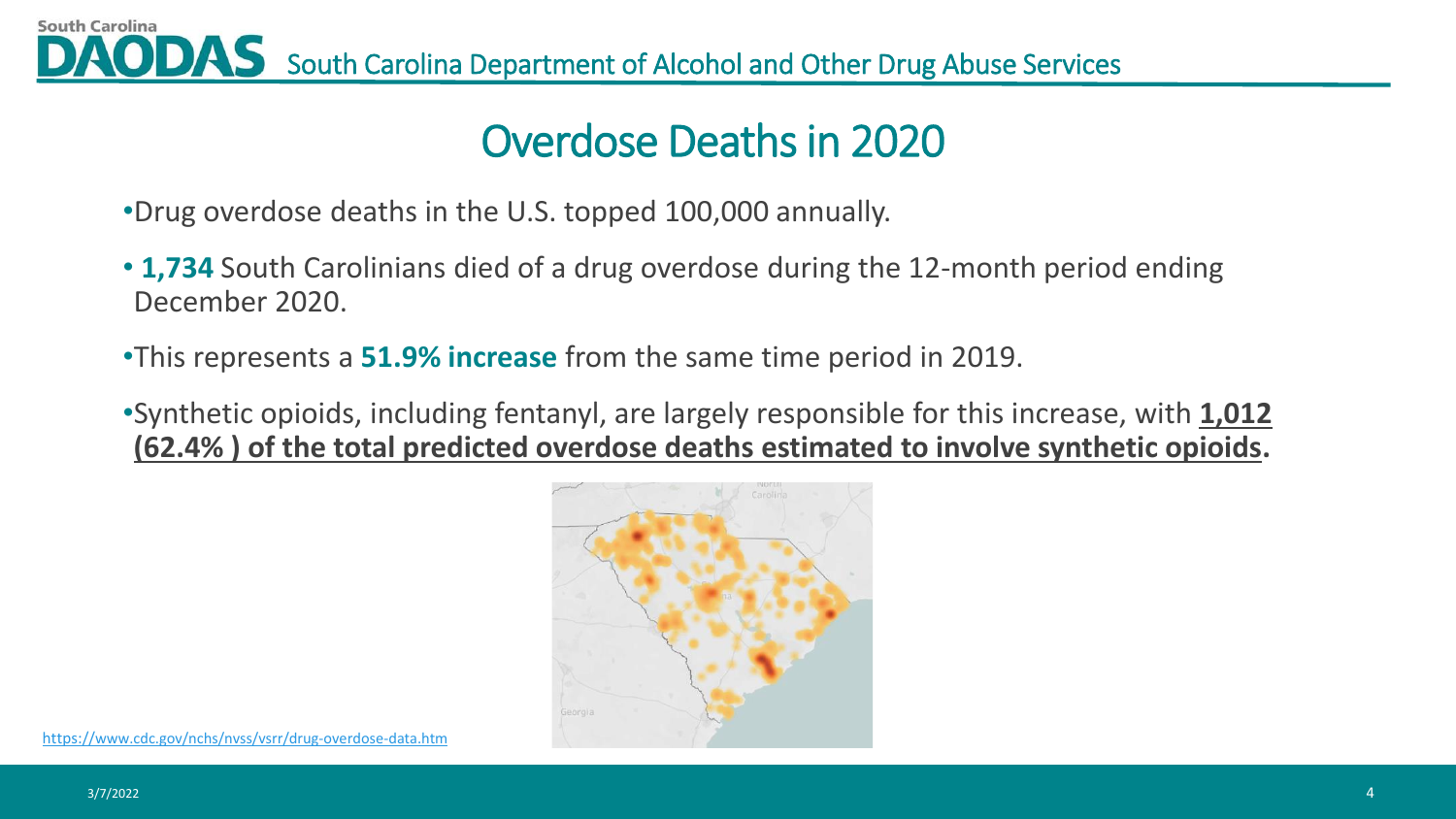#### Number of Drug Overdose Deaths by Intent South Carolina, 2011-2020 Occurrence Data



#### Source: SC DHEC, Vital Statistics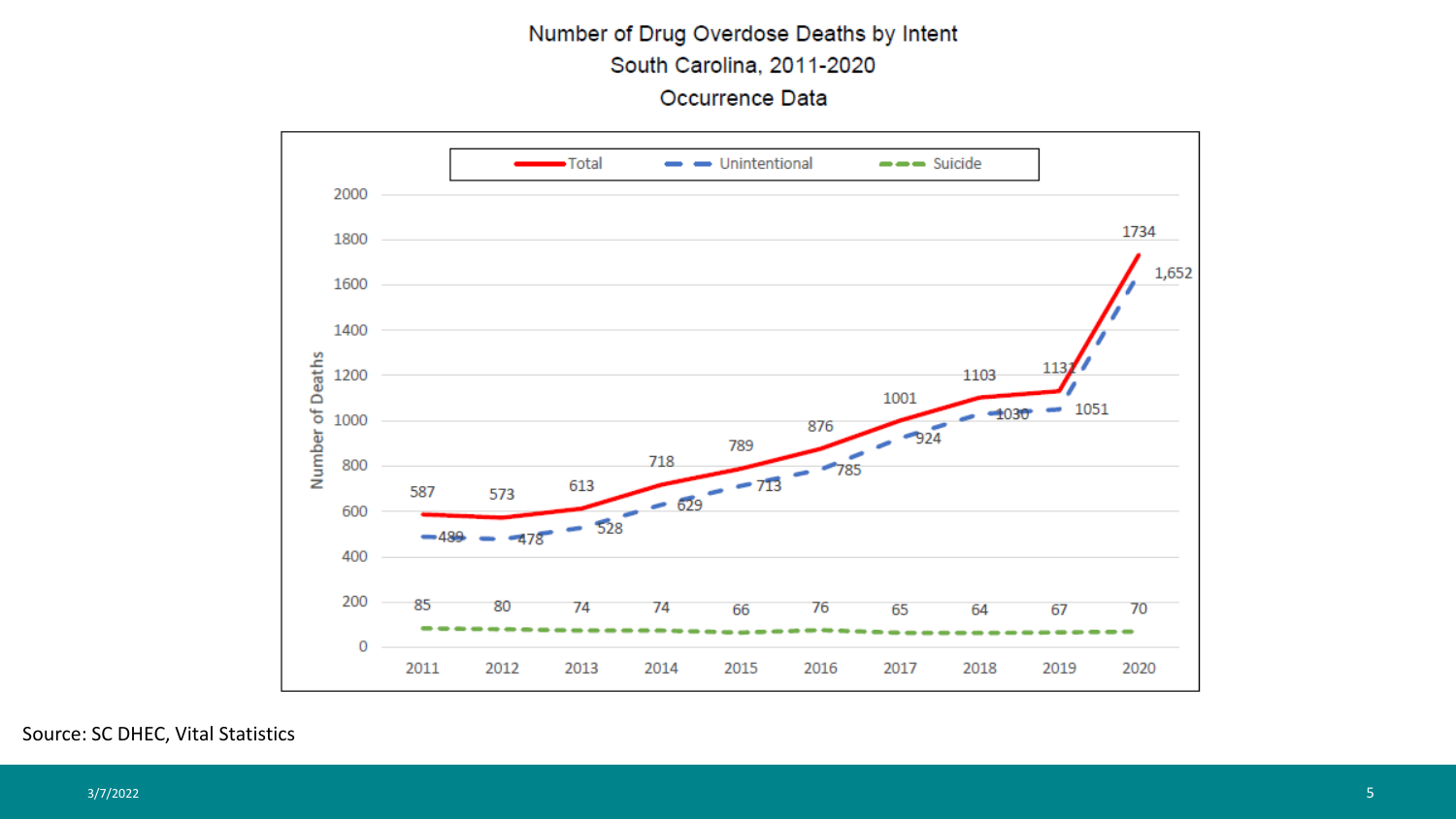AODAS South Carolina Department of Alcohol and Other Drug Abuse Services

The year-over-year increase in all drug mortality slowed over the past two years; total drug overdose deaths increased 3% from 2018 to 2019, down from a 10% increase between 2017 and 2018



Data source: SC Department of Health and Environmental Control, Vital Statistics

**South Carolina**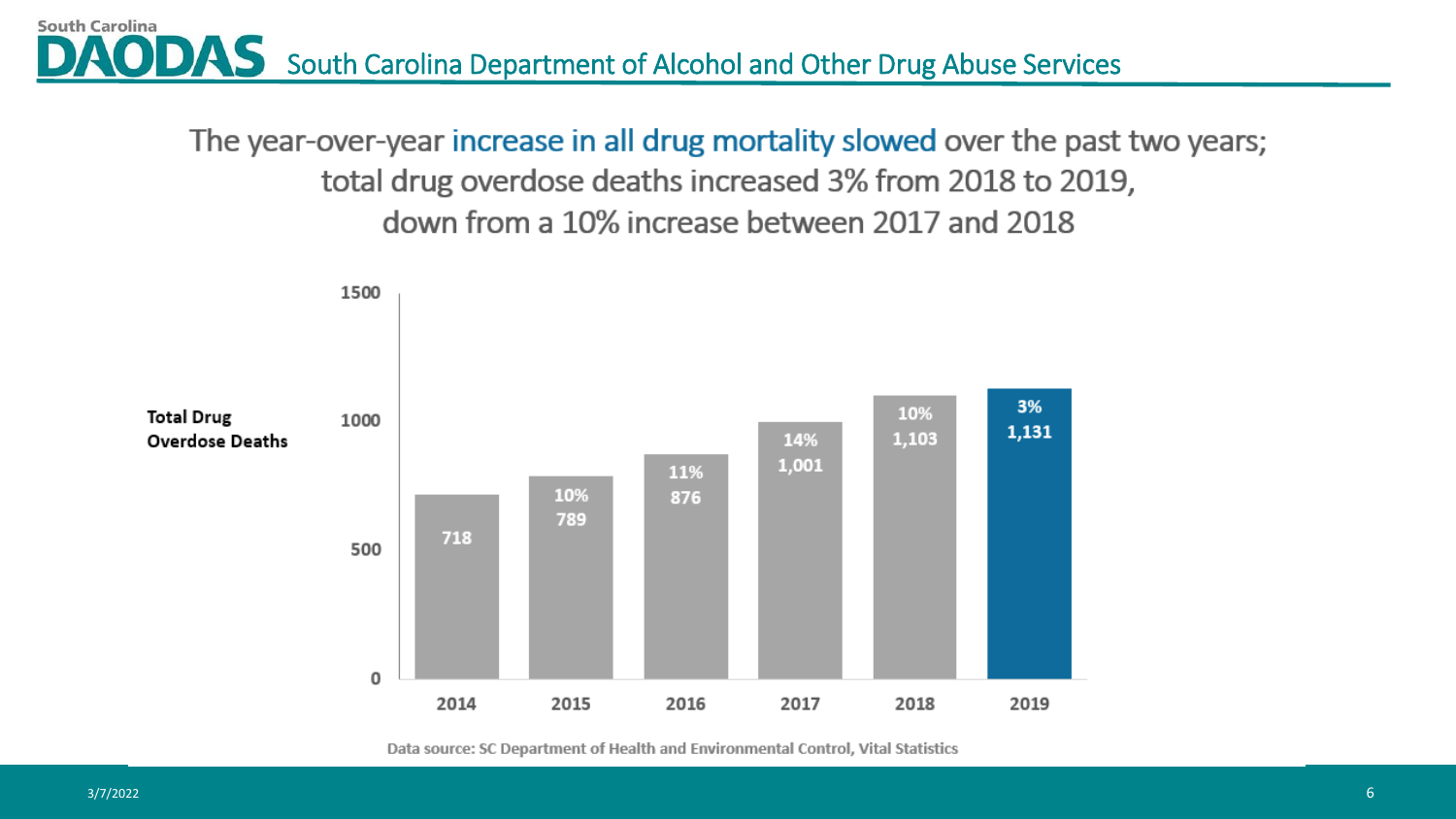# **Early Adaptations**

**South Carolina** 

- Emergency Plans for Opioid Treatment Providers
	- o Authorizing 14- and 28-day take-home doses of methadone for approximately 7,000 patients
- Rapid Narcan<sup>®</sup> Distribution
	- o Nearly 6,500 boxes ordered and shipped for free distribution
- Reimbursement Approval
	- o Crisis management, psychotherapy, peer support and other behavioral health services provided via telehealth or telephone
	- Alcohol and Drug Safety Action Program for DUI offenders approved for virtual class
- Press Releases and Media Messaging on Service Availability and Prevention Opportunities
- Virtual Recovery Services and Mutual Aid Groups
- Opioid Emergency Response Team Leaders Meeting on Bi-Weekly Calls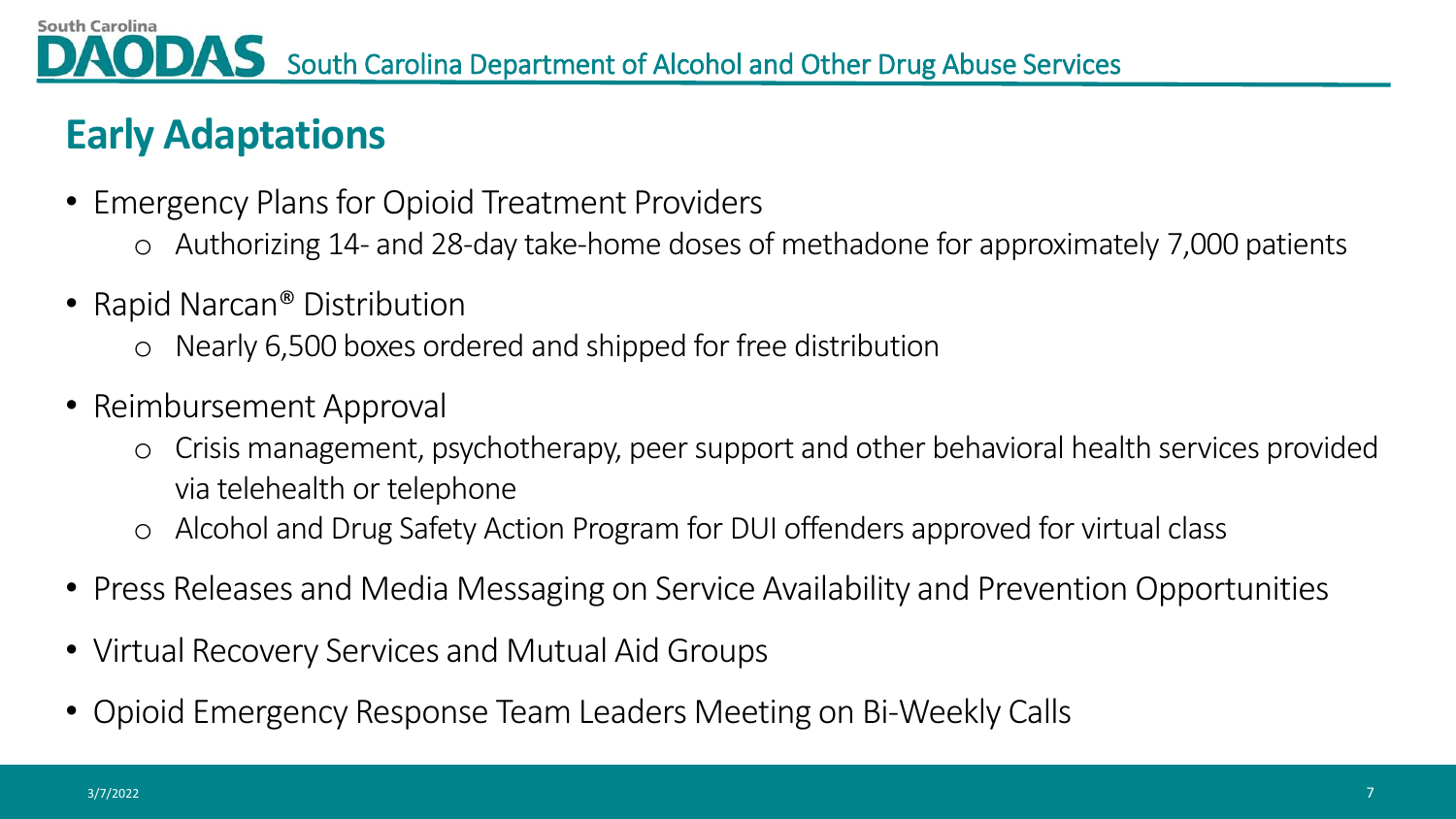

1-844-SC-HOPES



#### **COVID-19 Crisis Response Initiative**

- DMH & DAODAS Project
- \$1.9 Million SAMHSA Grant Award
- Began June 2020
- 5,632 Calls Since June 1, 2020
- TV, Social Media, Billboard Marketing
- Spanish and Hearing Impaired Services

#### CALL US TODAY AT 1-844-SC-HOPES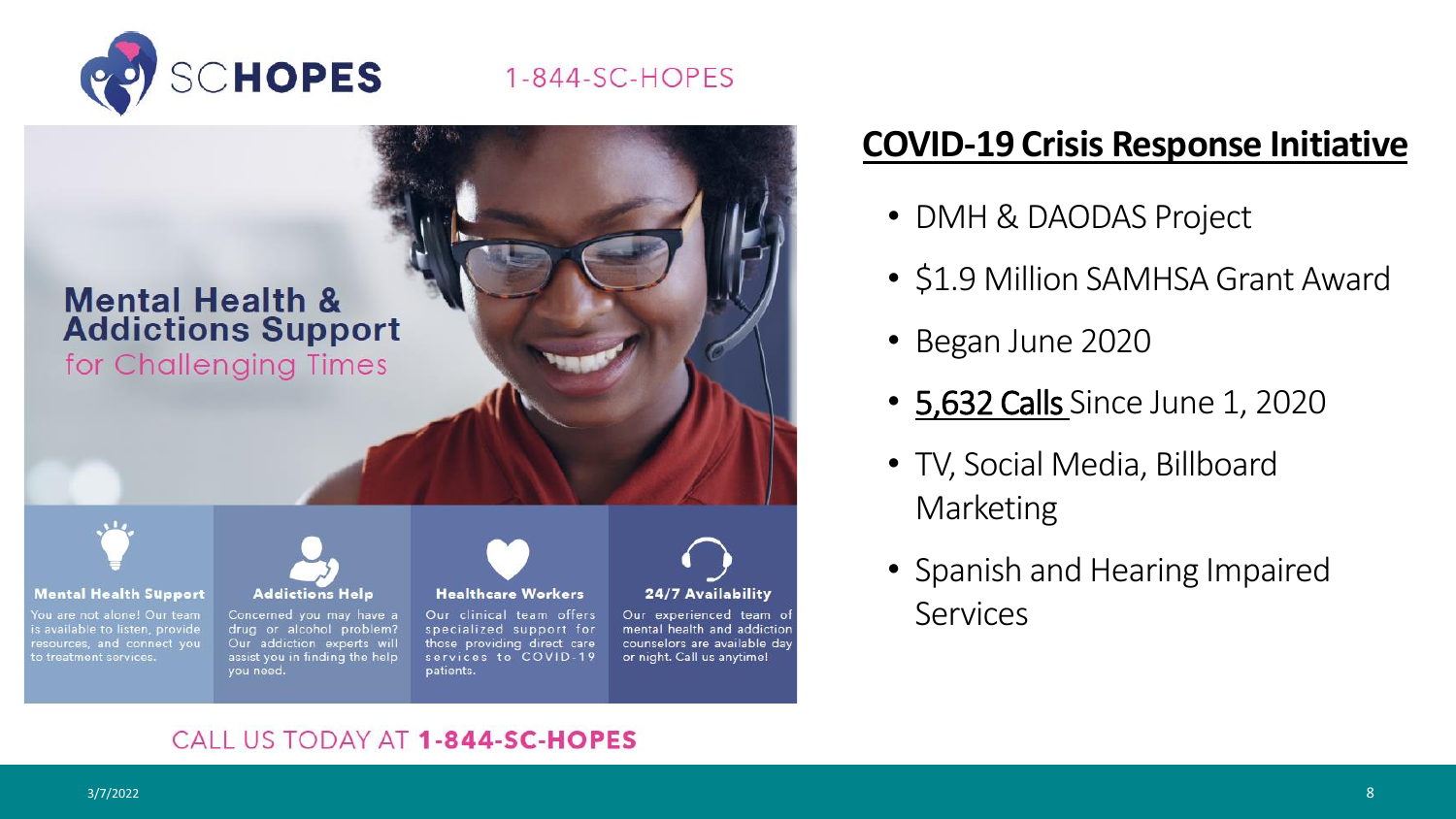

# What's Next?

988: America's Suicide Prevention and Mental Health Crisis Lifeline

Building an Integrated, Coordinated System of Crisis Services:

- 24/7 Call/Text Answering
- Mobile Response
- Stabilization Centers

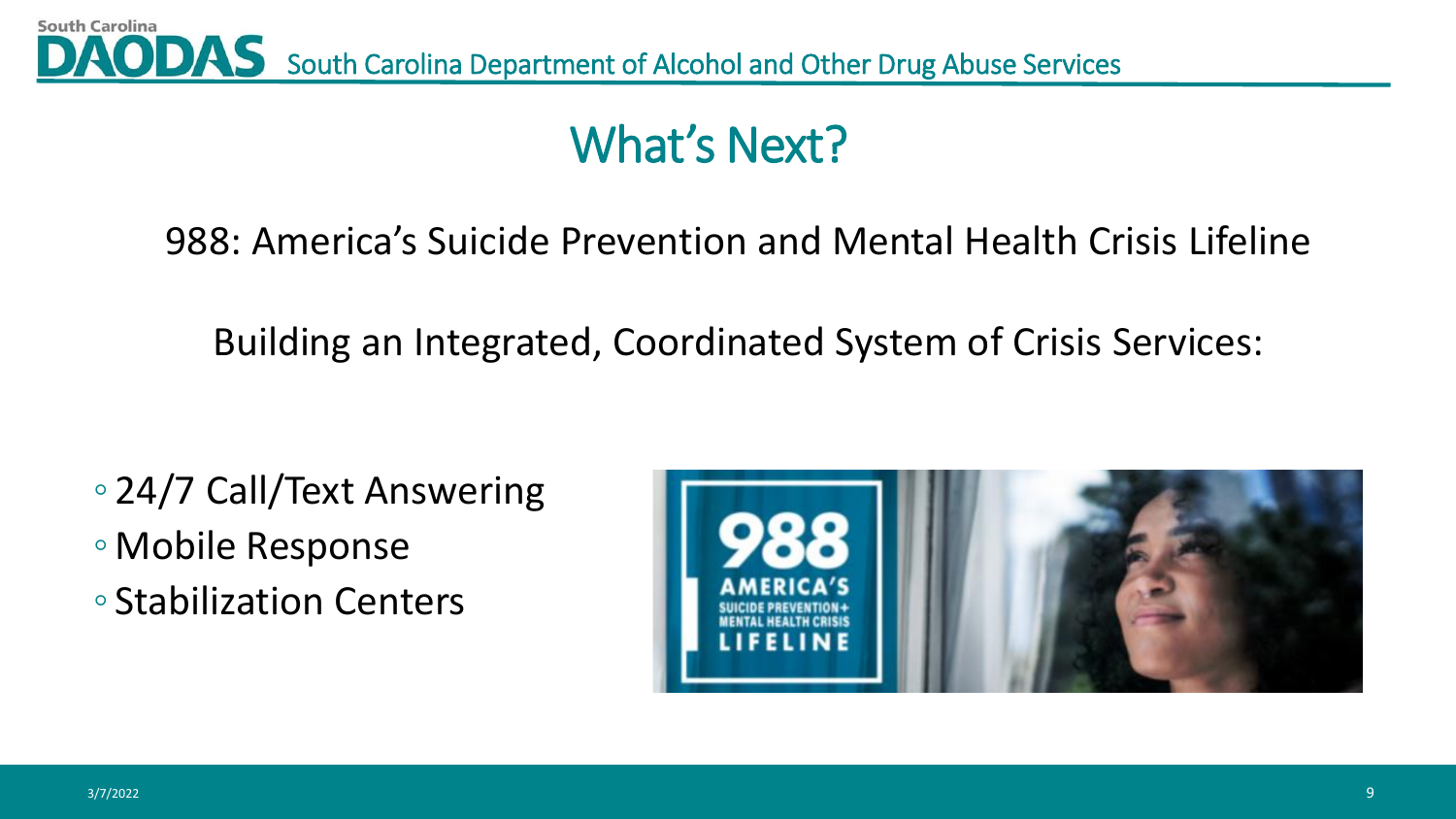South Carolina **South Carolina Department of Alcohol and Other Drug Abuse Services** 

# Telehealth Capacity Before COVID-19

- Strong SC Telehealth Alliance
- All County Authority Treatment Sites Have Telehealth Cart
- DAODAS Subsidizing Providers' Broadband Costs with State Funds
- No Medicaid Reimbursement for Clinical Services
- Approval for Buprenorphine Initiation Limited by State's Board of Medical Examiners





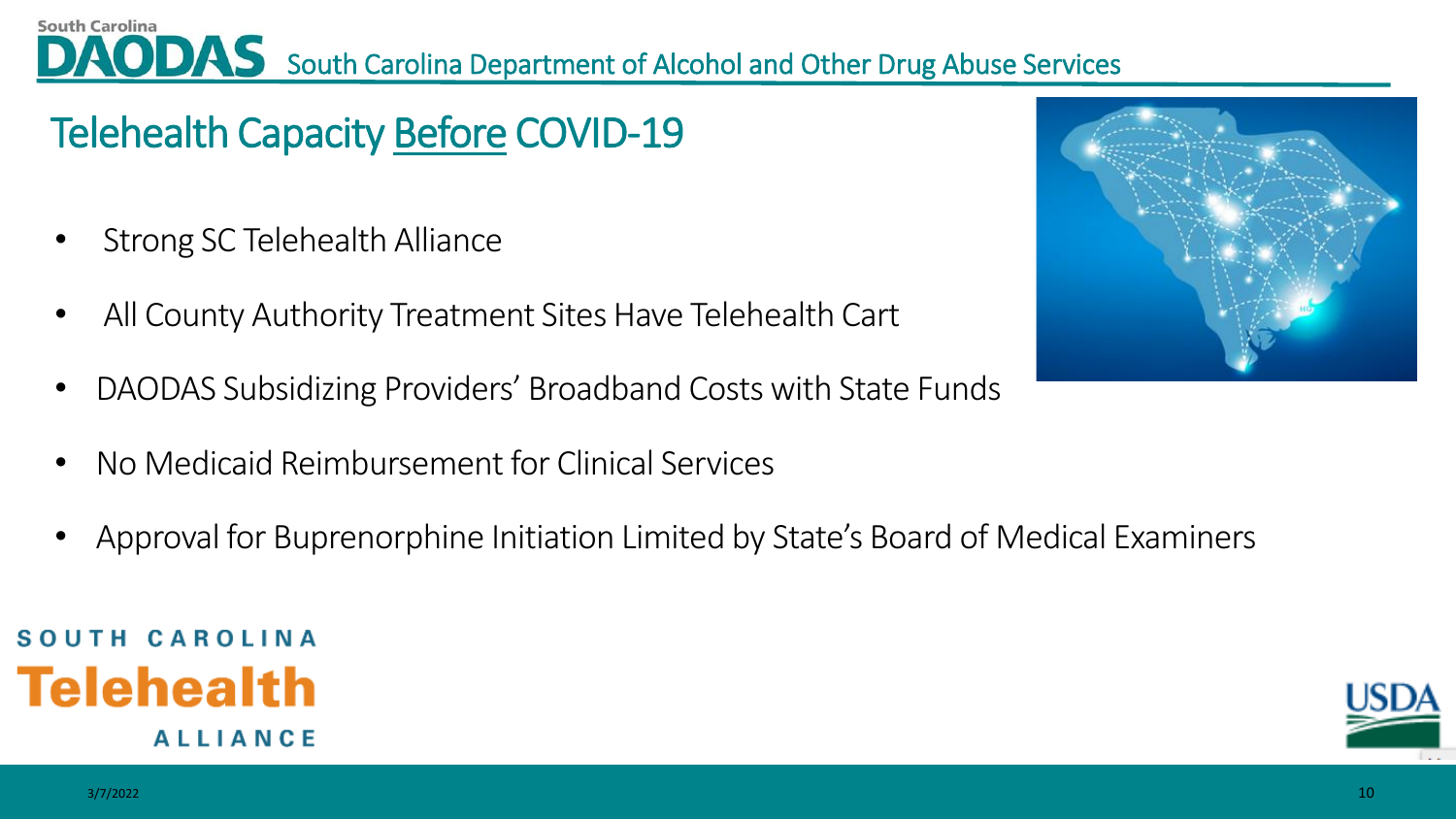# Tele-Services During COVID-19

• Medicaid/Block Grant/SOR Reimbursement for Clinical Services Approved:

Crisis Management, Individual Psychotherapy, Peer Support, Case Management, and other behavioral health services provided via telehealth *or telephone* 

- Each County Authority allocated \$5,000 to purchase cellular phones and minutes for use by patients in need of access
- State's Board of Medical Examiners approve more prescribers to initiate Bupe. via telehealth
- Counselors are working from home and office using doxy.me for clinical services by laptop





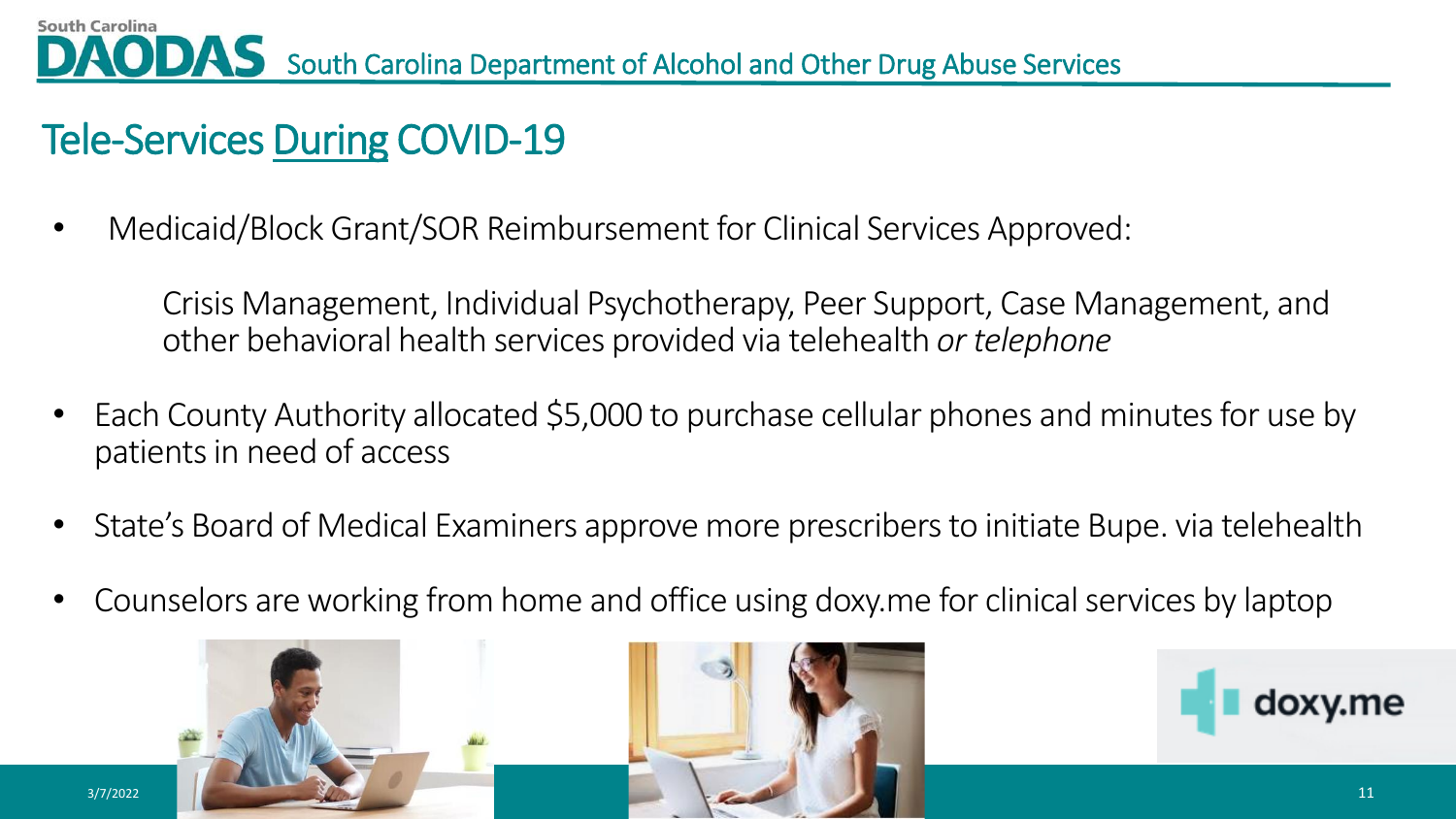### Positive Results

- Patient retention and increased engagement fewer "no-shows"
- Deeper clinical work with a glimpse at home life and engagement of family
- Patients report high satisfaction and a desire to continue services due to enhanced accessibility, flexibility, and privacy

# **Challenges**

- Group therapies Implementation and Revenue Loss
- Walk-ins for new admissions dropped dramatically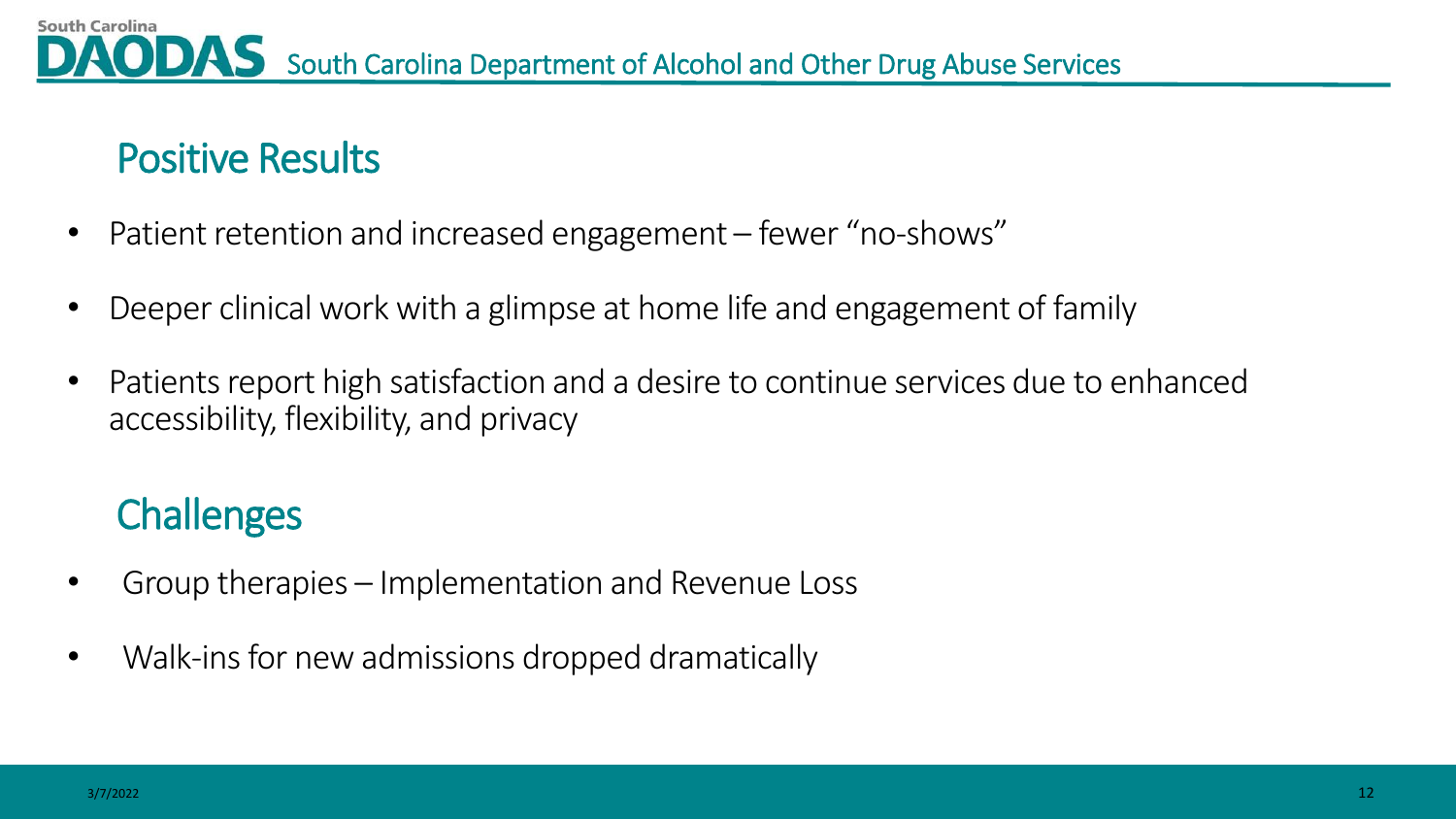**South Carolina** AODAS South Carolina Department of Alcohol and Other Drug Abuse Services

# What's Next?

- Outreach and Intervention Services
- Connecting to people who we aren't serving
- **Flexibility beyond 9-5 hours. Flexibility beyond the office.**
- **Recovery without walls**



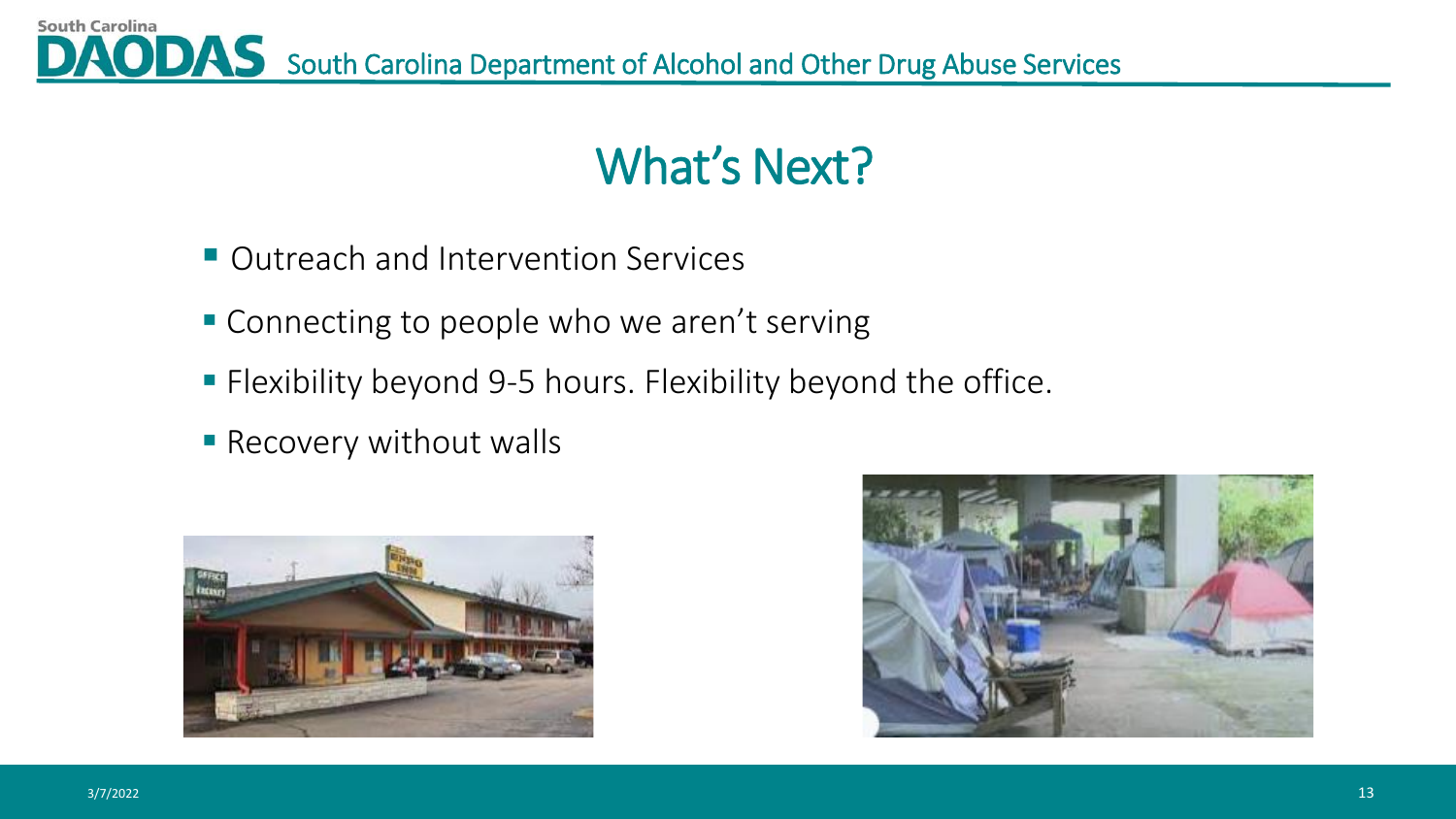## Other Thoughts About the Future

- Greater need for services for South Carolinians who are and will be hurting
- Policies that ensure virtual services are included across all health plans with consistency.
- Licensing Boards could approve providers for telehealth service long-term.
- We're all going to have to address barriers preventing vulnerable populations from accessing telehealth services (internet connectivity in rural or low-income communities)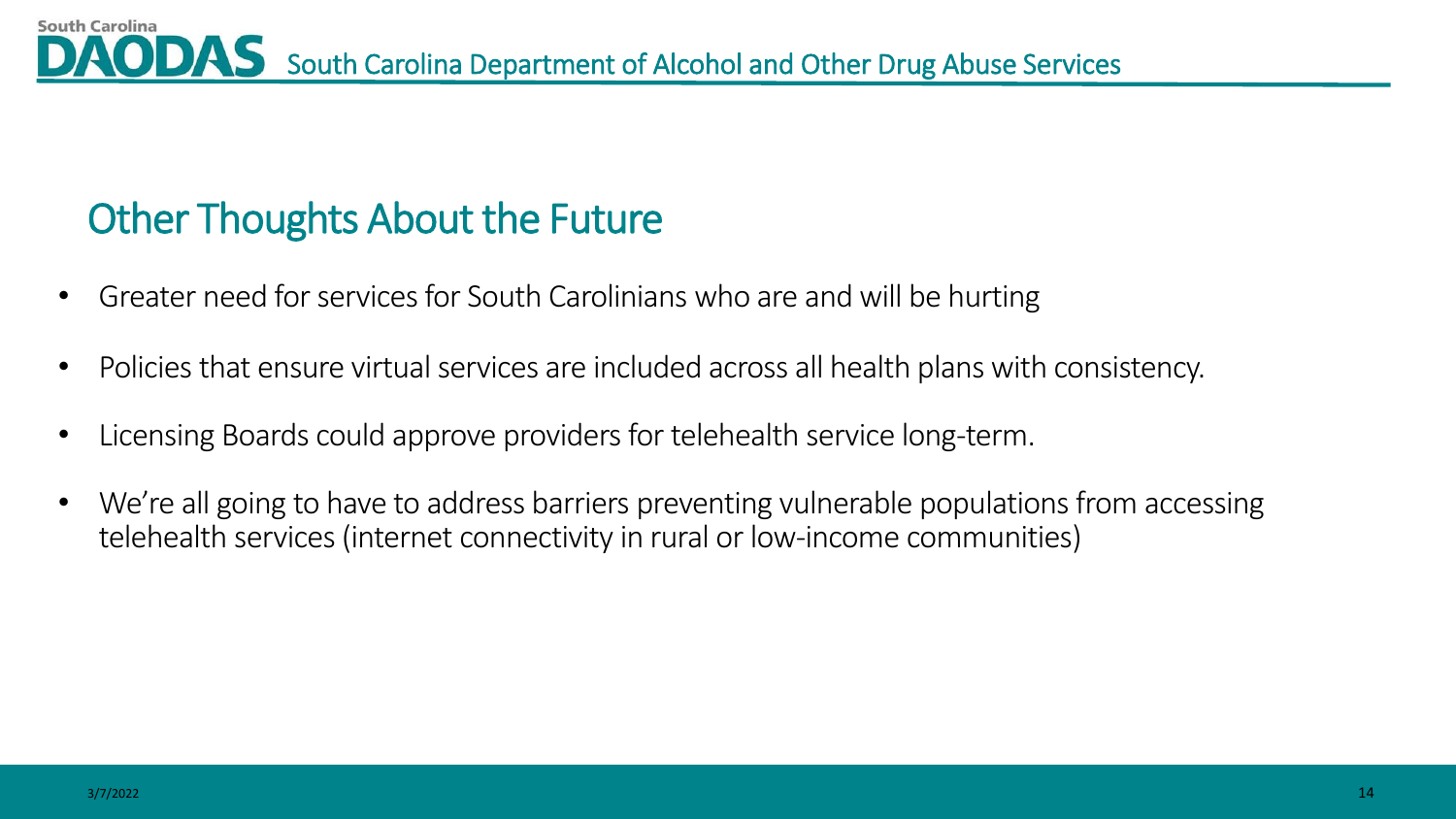# Workforce. Workforce. Workforce.

- The "Great Resignation" of 2021
- **Private sector and remote jobs are competitive**
- Fatigue is real